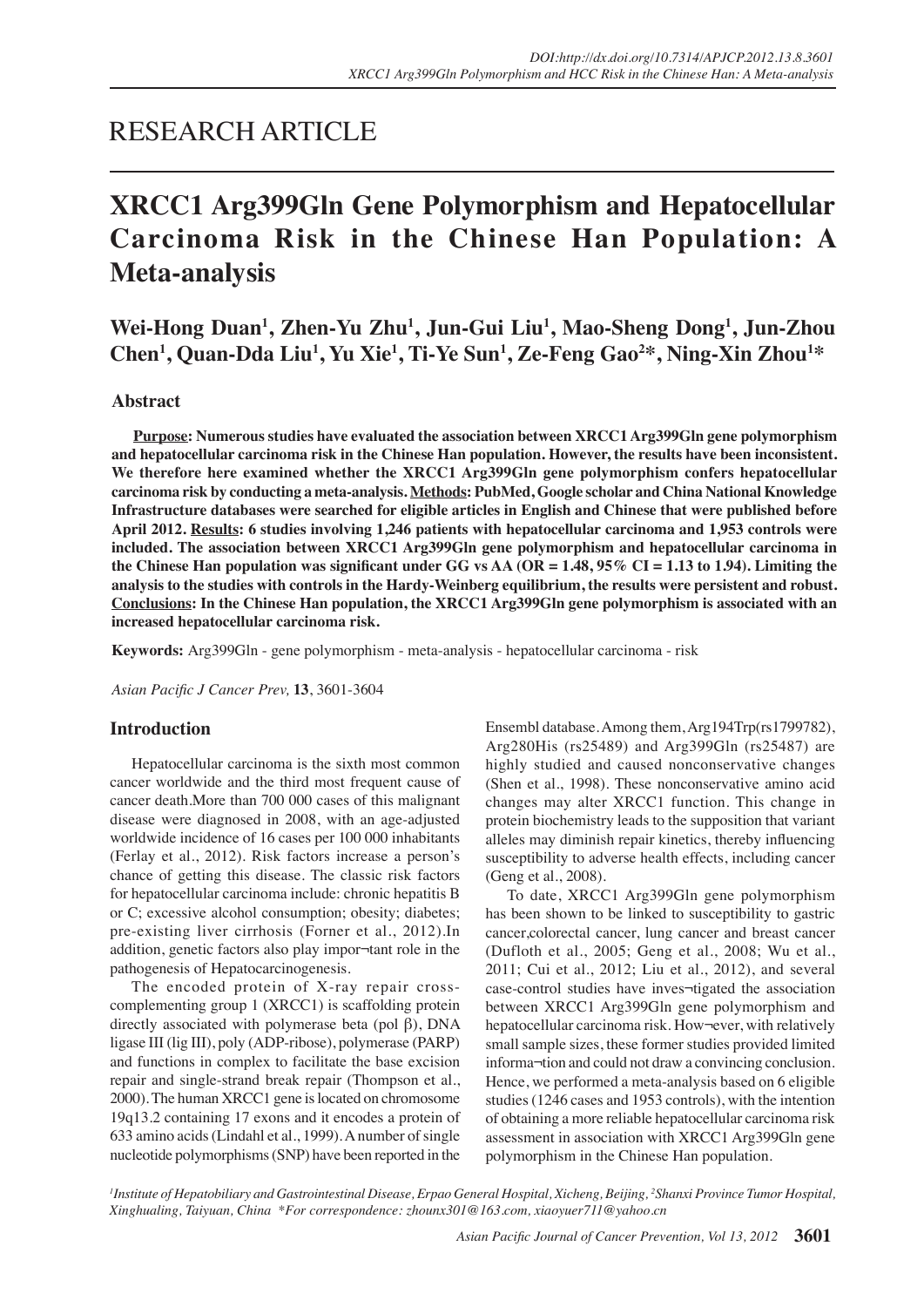#### **Materials and Methods**

#### *Literature review*

We performed an electronic search of the PubMed, google scholar and China National Knowledge Infrastructure database to retrieve papers linking XRCC1 Arg399Gln gene polymorphism and susceptibility to hepatocellular carcinoma available until April 2012 in English and Chinese, using the following key words: "XRCC1", "Arg399Gln", "gene polymorphism", "hepatocellular carcinoma" and "single nucleotide polymorphism". The reference lists of major textbooks, reviews and included articles were identified through manual searches to find potentially eligible studies. Studies reported by the same authors were checked for possible overlapping participant groups.

#### *Inclusion and exclusion criteria*

Studies were included in this meta-analysis if they met the following criteria: i) case-control studies that addressed hepatocellular carcinoma cases and healthy controls; ii) studies that evaluated the association between XRCC1 Arg399Gln gene polymorphism and hepatocellular carcinoma risk and iii) studies that included sufficient genotype data for extraction. Studies were excluded when: i) not case-control studies that evaluated the association between XRCC1 Arg399Gln gene polymorphism and hepatocellular carcinoma risk; ii) case reports, letters, reviews, meta-analysis, and editorial articles; iii) studies that were based on incomplete data and those with no usable data reported; iv) duplicate data were contained and v) family-based design.

#### *Data extraction*

Using a standardized form, data from published studies were extracted independently by two reviewers to acquire the necessary information (Weihong Duan and Zhenyu Zhu). From each of the included articles the following information was retrieved: first author, year of publica¬tion, Area, study design, source of cases and con¬trols, number of cases and controls, sample, detection methods, polymorphisms, genotypes frequency and evidence of Hardy-Weinberg equilibrium (HWE) in controls. For conflicting evaluations, an agreement was reached following a discussion.

#### *Statistical analysis*

Meta-analysis was performed using the STATA package version 12.0 (Stata Corporation, College Station, Texas). The strength of the associations between XRCC1

**Table 1. Flow Diagram of Study Selection Procedure**

Arg399Gln gene polymorphism and susceptibility to hepatocellular carcinoma were estimated by odds ratio (OR) and 95% confidence interval (95%CI) under codominant model (GG vs AA, GG vs AG), dominant model (AA+AG vs GG) and recessive model (GG+AG vs AA) were all calculated by the fixed-effects model or random-effects model. Between-study heterogeneities were estimated using the Q-test and the  $I<sup>2</sup>$  test (Higgins and Thompson, 2002; Zintzaras and Loannidis, 2005). I2 represents the variability that can be attributed to heterogeneity rather than chance.  $I^2$  values of 25, 50 and 75% were defined as low, moderate and high estimates, respectively. When a significant Q-test  $(P<0.10)$  or  $I^2 > 50\%$ indicated heterogeneity across studies. When a significant Q-test ( $P < 0.10$ ) or  $I^2 > 50\%$  indicated heterogeneity across studies,the random effects model was used for metaanalysis, or else the fixed effects model was used. We tested whether genotype frequencies of controls were in HWE using the  $\chi^2$  test. Publication bias was investigated by Begg's funnel plot, and P<0.05 was considered as statistically significant publication bias.Sensitivity analysis was performed by removing the studies in the meta-analysis due to the genotype distribution in the control groups of the study deviating from HWE.

#### **Results**

#### *Eligible studies*

After searching, 168 candidate studies were collected and 6 eligible studies were eventually determined for meta-analysis (Yu et al., 2003; Yang et al., 2004; Long et al., 2005; Long et al., 2006; Ren et al., 2008; Tang et al., 2011). The flow chart for the study selection is summarized in Figure 1. These 6 case-control studies selected included a total of 1246 cases and 1953 healthy controls. All studies were case-control studies that evaluated the association of XRCC1 Arg399Gln gene polymorphism and susceptibility to hepatocellular carcinoma. The publication year of the included studies ranged from 2003 to 2011. The HWE



**Figure 1. Flow Diagram of Study Selection Procedure**

| Study<br>included        | Year | Area    | Source of controls                        | Detection<br>method |     |     | cases controls Genotypes for<br>cases |     |                | Genotypes for | controls | <b>HWE</b> test |          |
|--------------------------|------|---------|-------------------------------------------|---------------------|-----|-----|---------------------------------------|-----|----------------|---------------|----------|-----------------|----------|
|                          |      |         |                                           |                     |     |     | AA                                    |     | AG GG          |               | AA AG GG |                 |          |
| Yu et all                | 2003 |         | Taiwan population-based                   | <b>PCR-RFLP</b>     | 577 | 389 | 301                                   | 223 | -53            | 218           | 143      | - 28            | 0.18     |
| Yang et al 2 2004        |      | Jiangsu | population-based                          | <b>PCR-RFLP</b>     | 72  | 137 | 34                                    | 7   | 28             | 58            | 15       | 63              | $\Omega$ |
| Long et al. 2005 Guangxi |      |         | hospital-based                            | <b>PCR-RFLP</b>     | 140 | 536 | 72                                    | 63  | $\overline{5}$ |               | 362 159  | - 15            | 0.62     |
| Long et al4 2006 Guangxi |      |         | hospital-based                            | <b>PCR-RFLP</b>     | 257 | 649 | 131                                   | 95  | -31            | 439           | 162      | -48             | $\Omega$ |
| Ren et al5               | 2008 | Beijing | hospital-based                            | <b>PCR-RFLP</b>     | 50  | 92  | 32                                    | 14  | $\overline{4}$ | 46            | 41       | 5               | 0.28     |
|                          |      |         | Tang et alo 2011 Guangxi population-based | <b>PCR-RFLP</b>     | 150 | 150 | 41                                    | 94  | -15            | 84            | 54       | 12              | 0.43     |

**3602** *Asian Pacific Journal of Cancer Prevention, Vol 13, 2012*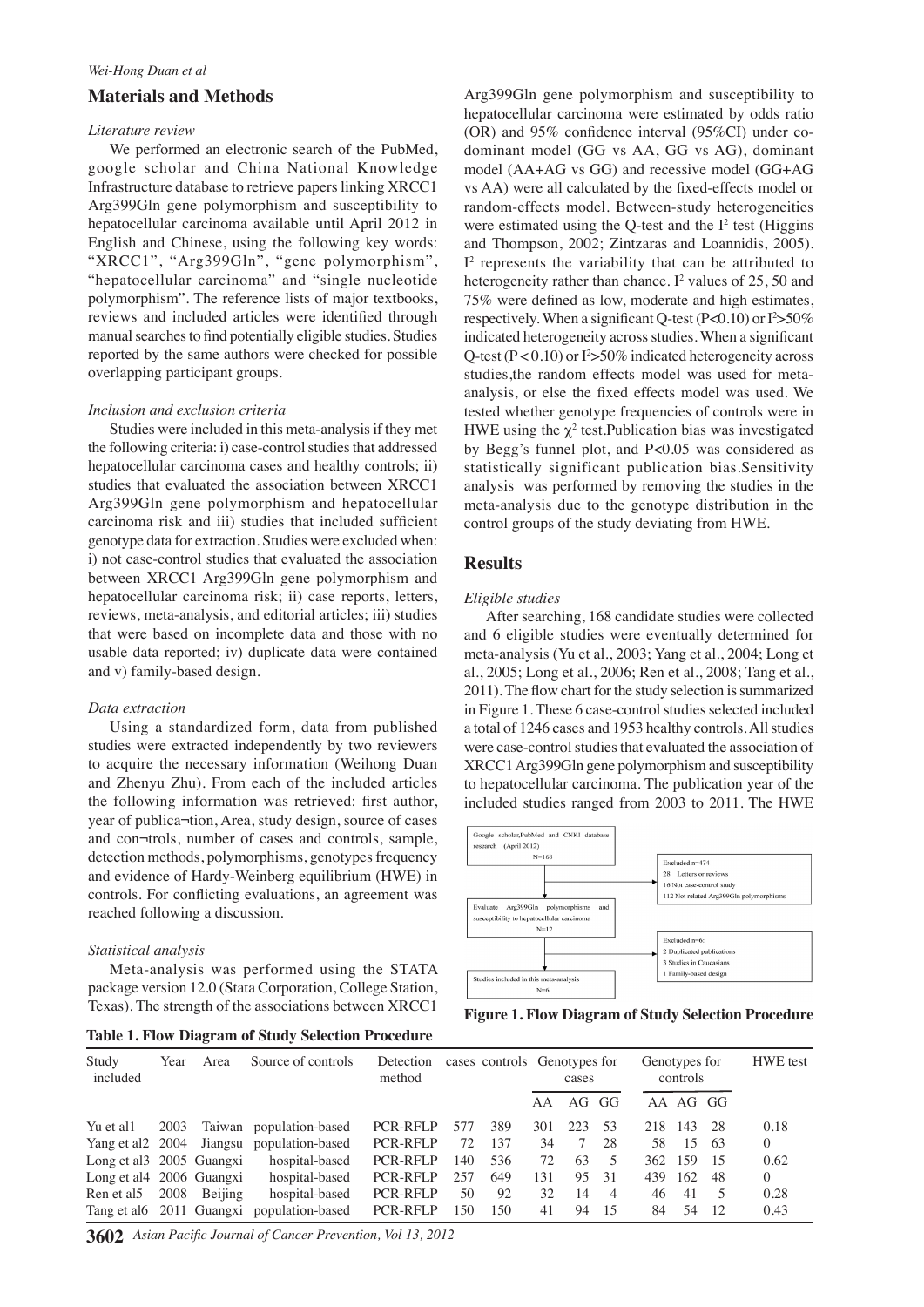**Table 2. Summary ORs and 95%CI of RCC1 Arg399Gln Gene Polymorphism and Hepatocellular Carcinoma Risk**

| Subgroup        | Genetic model   | Sample size Type of model Test of heterogeneity Test of association |              |        |                |      |  |      | Test of<br>publication bias |      |      |       |
|-----------------|-----------------|---------------------------------------------------------------------|--------------|--------|----------------|------|--|------|-----------------------------|------|------|-------|
|                 |                 |                                                                     | Case Control |        | $\mathbb{I}^2$ | P    |  | OR   | 95% CI                      | z    | P    |       |
| Overall         | GG vs AA        | 1246                                                                | 1953         | Fixed  | 42.8% 0.12     |      |  | 1.48 | 1.13-1.94                   | 0.00 | 1.00 |       |
|                 | GG vs AG        |                                                                     |              | Fixed  | $0\%$          | 0.77 |  | 1.07 | $0.80 - 1.44$               | 0.00 | 1.00 |       |
|                 | Dominant model  |                                                                     |              | Fixed  | $0\%$          | 0.53 |  | 0.78 | $0.60 - 1.02$               | 0.00 | 1.00 |       |
|                 | Recessive model |                                                                     |              | Random | 84.7\% 0.00    |      |  | 1.44 | $0.95 - 2.19$               | 0.00 | 1.00 |       |
| consistent with | GG vs AA        | 917                                                                 | 1167         | Fixed  | $0\%$          | 0.62 |  | 1.56 | $1.07 - 2.29$               | 0.34 | 1.00 |       |
| <b>HWE</b>      | GG vs AG        |                                                                     |              | Fixed  | $0\%$          | 0.48 |  | 1.08 | $0.74 - 1.58$               | 0.34 | 1.00 | 100.0 |
|                 | Dominant model  |                                                                     |              | Fixed  | $0\%$          | 1.00 |  | 0.76 | $0.53 - 1.10$               | 0.34 | 1.00 |       |
|                 | Recessive model |                                                                     |              | Random | 87.4\% 0.00    |      |  | 1.50 | 0.83-2.70                   | 0.34 | 1.00 |       |



**Figure 2. Forest Plot of Hepatocellular Carcinoma Risk Associated with XRCC1 Arg399Gln Gene Polymorphism**

test was per¬formed on the genotype distribution of the controls in all studies included, all of them showed to be in HWE (P>0.05) except Yang et al (P<0.001) and Long et al (P<0.001). The information from these 6 studies and the numbers of cases and controls with AA, AG and GG genotypes reported in each study are all presented in Table 1.

## *Meta-analysis*

A summary of the meta-analysis findings of the association between XRCC1 Arg399Gln gene polymorphism and hepatocellular carcinoma risk is provided in Table 2. The association between XRCC1 Arg399Gln gene polymorphism and hepatocellular carcinoma in the Chinese Han population was significant under GG vs AA (OR = 1.48, 95% CI = 1.13 to 1.94). Sensitivity analysis was performed with controls in the Hardy-Weinberg equilibrium and the result was not altered, indicating the result of meta-analysis was statis¬tically significant (Table 2).

## *Publication bias*

Publication bias of the literature was accessed by Begg's funnel plot and the Egger linear regression test. The Egger linear regression test was used to measure the asymmetry of the funnel plot. The results of the Egger linear regression test are shown in Table 2. Results showed that there was no publication bias (all P>0.05).

### **Discussion**

 $\Omega$ Arg399Gln gene polymorphism and hepatocellular<sup>25.0</sup> in scientific research. In recent years, the association<sub>50.0</sub> Genetic susceptibility to cancer has been a focus between XRCC1 Arg399Gln gene polymorphism and several cancers has attracted growing attention. Many research studies have evaluated the association of XRCC1 carcinoma risk,but the results are controversial. Our metaanalysis quantitatively assessed the association between XRCC1 Arg399Gln gene polymorphism and susceptibility to hepatocellular carcinoma in the Chinese Han population. Finally, 6 case-control studies were included and assessed, involving a total of 1246 psoriasis cases and 1953 healthy controls. The results strongly suggested that there was significant association between XRCC1 Arg399Gln gene polymorphism and hepatocellular carcinoma risk in the Chinese Han population (GG vs  $AA:OR = 1.48,95\%$  CI  $= 1.13-1.94$ ). Deviation of allelic distributions from HWE may contribute to between-study heterogeneity,sensitivity analysis by limiting this meta-analysis to those studies that are consistent with HWE revealed that this meta-analysis was realistic and believable. There was no evi¬dence of publication bias in this meta-analysis. As the eligible study number was small in this meta-analysis of XRCC1 Arg399Gln gene polymorphism, these results still need further investigation.

The mechanism of how XRCC1 Arg399Gln gene polymorphism relates to hepatocellular carcinoma risk is still unclear. Some epidemiological studies have recently shown a positive association between the XRCC1 399 Gln allele and cancer (Yu et al., 2004; Kirk et al., 2005). And these studies suggest that this polymorphism may alter the normal protein function, and consequently may be associated with a reduction in DNA-repair capacity (Li et al., 2003; Wang et al., 2003). As is known, genetic polymorphisms altering the level of protein expressed would be anticipated to have a substantial influence on disease activity (Tahara et al., 2009). Those evidences sug¬gested that Arg399Gln polymorphism might play an important role in the development of hepatocellular carcinoma.

There were also some limitations in our meta-analysis. First, with the merely published studies included in our meta-analysis, publication bias is very likely to occur, though no statistically significant publication bias is found in our metaanalysis. Secondly, our results were

**20.3 6.3 10.1**

75.0